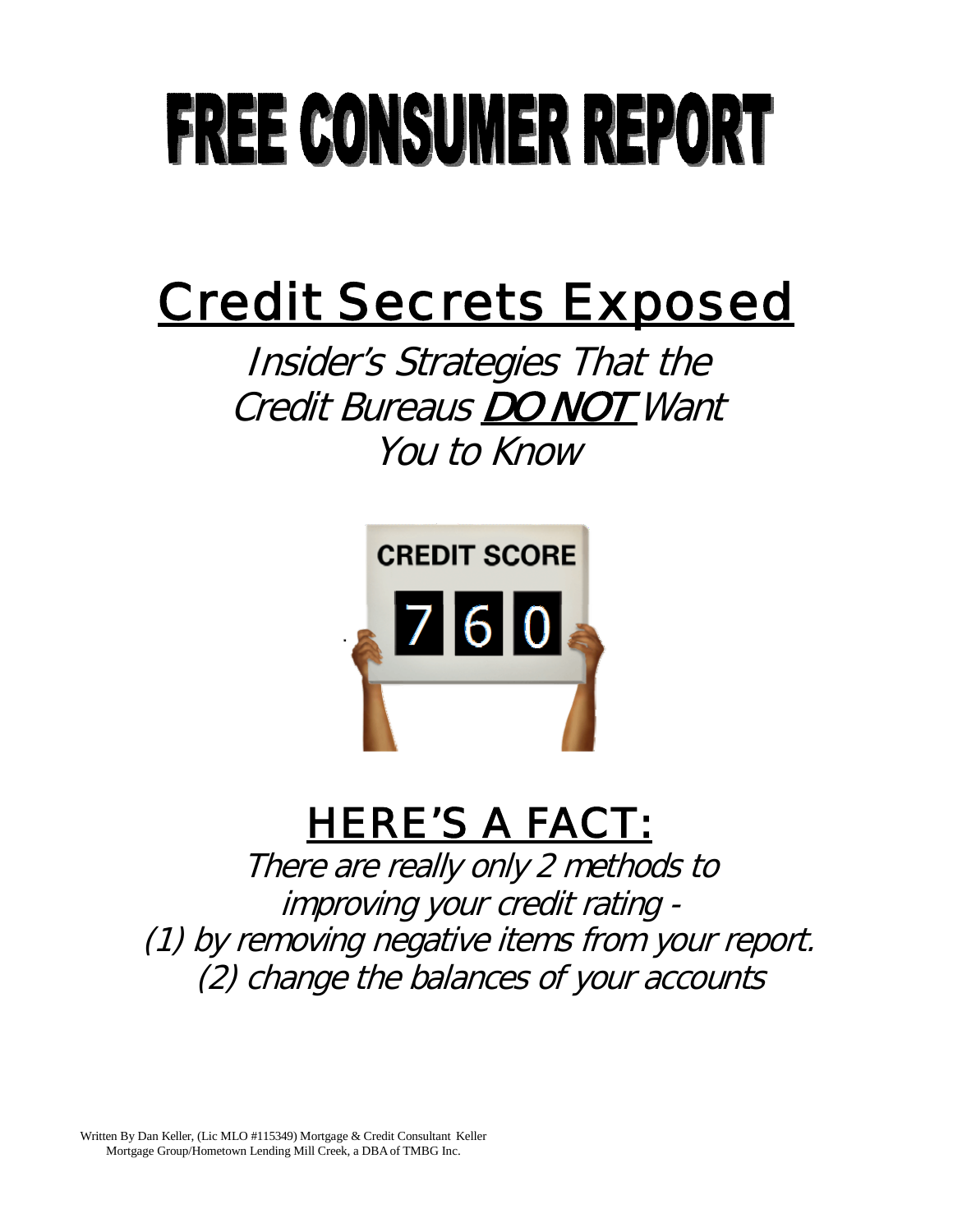# The Five Factors of Credit Scoring

The five factors comprising your credit score are listed below in order of importance.

#### **PAYMENT HISTORY - 35% IMPACT**

Paying debt on time and in full has the greatest positive impact on your credit score. Late payments, judgments and charge-offs all have a negative impact.

#### **AMOUNTS OWED - 30% IMPACT**

This factor marks the ratio between the outstanding balance and available credit. Ideally, balances should be kept as close to zero as possible, and definitely below 30% of the available credit limit.



#### **LENGTH OF CREDIT HISTORY - 15% IMPACT**

This portion of the credit score indicates the length of time since a particular credit line was established. Seasoned borrowers will always be stronger in this area.

#### **TYPE OF CREDIT - 10% IMPACT**

A mix of auto loans, credit cards and mortgages is more positive than a concentration of debt from credit cards only. You should always have 1-2 open major credit card accounts.

#### **NEW CREDIT - 10% IMPACT**

This percentage of the credit score quantifies the number of inquiries made on your credit within a twelve-month period. Each hard inquiry can cost from two to 25 points on a credit score. *Note that if you pull a credit report yourself, it will have no effect on your score.*

*There are two ways to change the value of the inputs of your FICO score:*

- *1. delete negative items from your credit report*
- *2. change the balances of the accounts on your credit report (begin with the most important accounts)*

# **POOR CREDIT**



Lenders estimate your ability to pay back money based on your credit score. The risk factor they take on is built-in to your interest rate as a financing fee. Therefore, a low credit score results in a higher interest rate, higher monthly fees, and a higher amount of interest being paid over the total life of the loan.

*Insider's Report on Improving Your Credit Score Page 1*